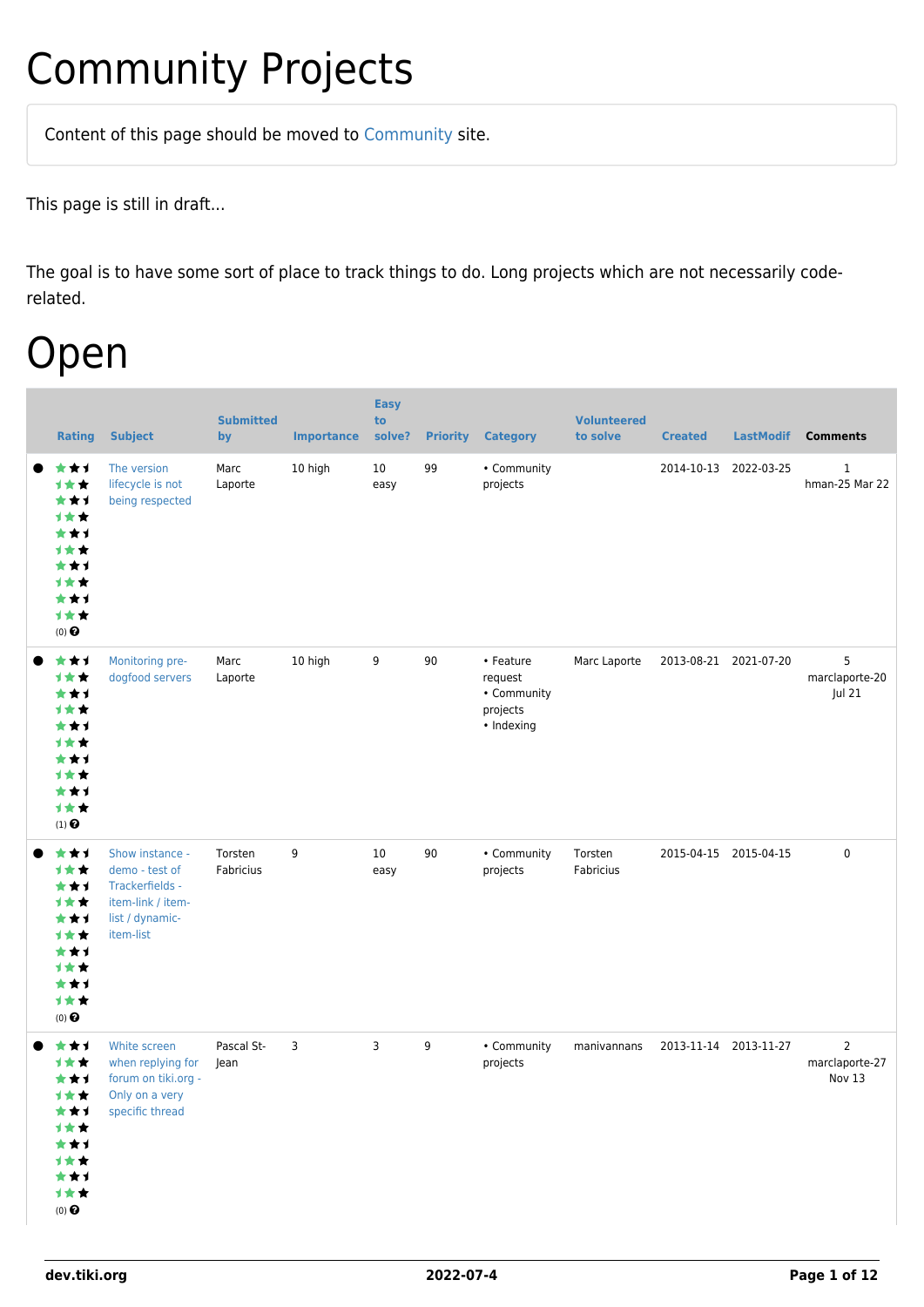| <b>Rating</b>                                                                                                   | <b>Subject</b>                                                                                                                  | <b>Submitted</b><br>by | <b>Importance</b> | <b>Easy</b><br>to<br>solve? |    | <b>Priority Category</b>                                               | <b>Volunteered</b><br>to solve | <b>Created</b>        | <b>LastModif</b>      | <b>Comments</b>                            |
|-----------------------------------------------------------------------------------------------------------------|---------------------------------------------------------------------------------------------------------------------------------|------------------------|-------------------|-----------------------------|----|------------------------------------------------------------------------|--------------------------------|-----------------------|-----------------------|--------------------------------------------|
| ***<br>***<br>***<br><b>1**</b><br>***<br><b>1**</b><br>***<br><b>1**</b><br>***<br>才女女<br>$(0)$ $\Theta$       | Tiki release script<br>should indicate<br>what libs were<br>updated since last<br>release                                       | Marc<br>Laporte        | 3                 | 3                           | 9  | $\bullet$<br>Documentation<br>(or Advocacy)<br>• Community<br>projects |                                |                       | 2017-08-26 2017-08-26 | 0                                          |
| ***<br>1★★<br>***<br><b>1**</b><br>***<br><b>1**</b><br>***<br><b>1**</b><br>***<br>才女女<br>$(1)$ $\odot$        | <b>Bi-monthly</b><br>developer-focused<br>webinars                                                                              | Marc<br>Laporte        | 9                 | 9                           | 81 | • Community<br>projects<br>• Developer<br>Training                     | Nelson Ko                      | 2013-08-21 2014-04-03 |                       | $\mathbf{1}$<br>marclaporte-03<br>Apr 14   |
| ***<br><b>1**</b><br>***<br><b>1**</b><br>***<br><b>1**</b><br>***<br><b>1**</b><br>***<br>才女女<br>$(0)$ $\odot$ | show server<br>doesn't have<br>latest stable<br>versions (ex.:<br>11.1)                                                         | Marc<br>Laporte        | 8                 | 10<br>easy                  | 80 | • Community<br>projects                                                | Nelson Ko                      | 2013-11-03 2013-11-12 |                       | $\overline{2}$<br>marclaporte-03<br>Apr 14 |
| ***<br>1★★<br>***<br><b>1★★</b><br>**1<br><b>1**</b><br>***<br><b>1**</b><br>***<br>才女女<br>$(0)$ $\Theta$       | Adding 13.x to<br>demo.tiki.org                                                                                                 | Marc<br>Laporte        | 8                 | 10<br>easy                  | 80 | • Community<br>projects                                                |                                | 2014-07-29 2014-08-16 |                       | 0                                          |
| ***<br>1★★<br>***<br><b>1**</b><br>***<br><b>1**</b><br>***<br><b>1**</b><br>***<br>计女女<br>$(0)$ $\bigodot$     | Remove all mods-<br>related code after<br>18.x (before 19.0)<br>and decide what<br>is date of<br>retirement of<br>mods.tiki.org | Marc<br>Laporte        | 10 high           | 8                           | 80 | • Feature<br>request<br>• Community<br>projects                        | Roberto<br>Kirschbaum          |                       | 2018-02-24 2018-04-03 | $\overline{2}$<br>luci-22 Dec 21           |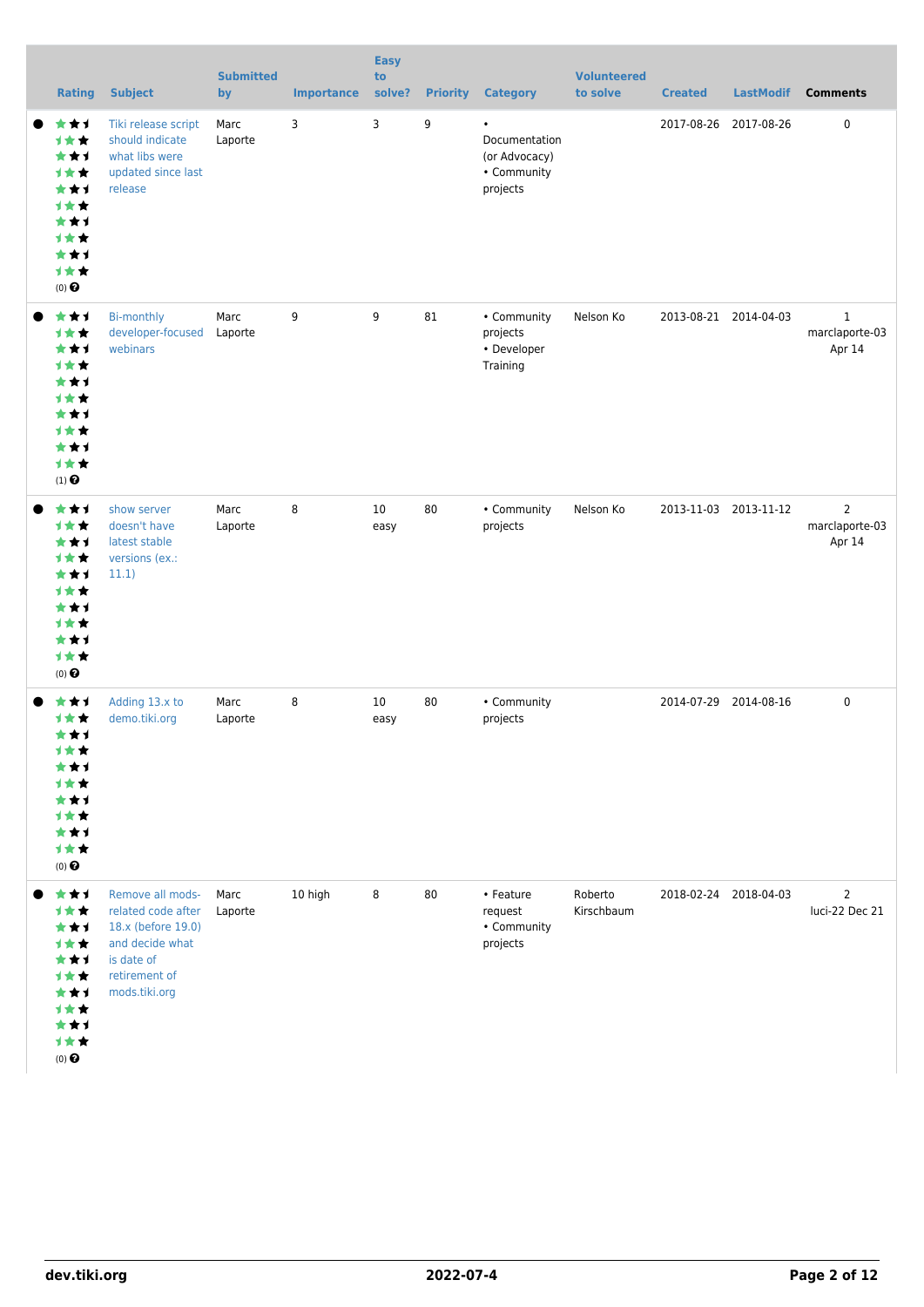| <b>Rating</b>                                                                                               | <b>Subject</b>                                                                                                        | <b>Submitted</b><br>by | <b>Importance</b> | <b>Easy</b><br>to<br>solve? |    | <b>Priority Category</b>                                                                      | <b>Volunteered</b><br>to solve | <b>Created</b>        | <b>LastModif</b>      | <b>Comments</b>                          |
|-------------------------------------------------------------------------------------------------------------|-----------------------------------------------------------------------------------------------------------------------|------------------------|-------------------|-----------------------------|----|-----------------------------------------------------------------------------------------------|--------------------------------|-----------------------|-----------------------|------------------------------------------|
| ***<br>1★★<br>***<br><b>1**</b><br>***<br><b>1**</b><br>***<br><b>1**</b><br>***<br>1★★<br>$(0)$ $\bigodot$ | Report on tiki.org<br>sites monitoring                                                                                | Nelson Ko              | 9                 | 8                           | 72 | • Community<br>projects                                                                       | Nelson Ko                      |                       | 2013-11-01 2013-11-12 | $\mathbf{1}$<br>marclaporte-27<br>Nov 13 |
| ***<br>***<br>***<br><b>1**</b><br>***<br>***<br>***<br><b>1**</b><br>***<br>1★★<br>$(1)$ $\odot$           | *.tiki.org sites:<br>make the<br>navigation &<br>interface more<br>consistent                                         | Marc<br>Laporte        | 10 high           | $\overline{7}$              | 70 | • Community<br>projects<br>• Dogfood on a<br>*.tiki.org site<br>• Regression<br>• Consistency |                                | 2014-07-29 2014-08-01 |                       | 15<br>chibaguy-31<br>Aug 14              |
| ***<br>1★★<br>***<br>1★★<br>***<br>计女女<br>***<br>计女女<br>***<br>计女女<br>$(0)$ $\odot$                         | The canonical<br>domain of<br>next.tiki.org<br>should be tiki.org<br>so that search<br>index results feed<br>tiki.org | Marc<br>Laporte        | $\overline{7}$    | 10<br>easy                  | 70 | • Community<br>projects                                                                       | Oliver Hertel                  |                       | 2021-11-26 2021-11-26 | $\mathbf{1}$<br>marclaporte-26<br>Nov 21 |
| ***<br>计女女<br>***<br>计女女<br>***<br>计女女<br>***<br>计女女<br>***<br>计女女<br>$(0)$ $\bigodot$                      | PluginR: move to<br>the main code<br>base                                                                             | Marc<br>Laporte        | 8                 | 8                           | 64 | • Feature<br>request<br>• Community<br>projects                                               |                                | 2013-12-01 2013-12-01 |                       | 5<br>gezza-29 May<br>15                  |
| ***<br>1★★<br>***<br>1★★<br>***<br>1★★<br>***<br>1★★<br>***<br>计女女<br>$(1)$<br>$\pmb{\Theta}$               | Webinars:<br>announce all 2014<br>webinars on<br>info.tiki.org<br>Calendar and<br>WikiMatrix<br>Calendar              | Marc<br>Laporte        | 8                 | 8                           | 64 | • Community<br>projects                                                                       |                                | 2013-12-16 2013-12-16 |                       | $\pmb{0}$                                |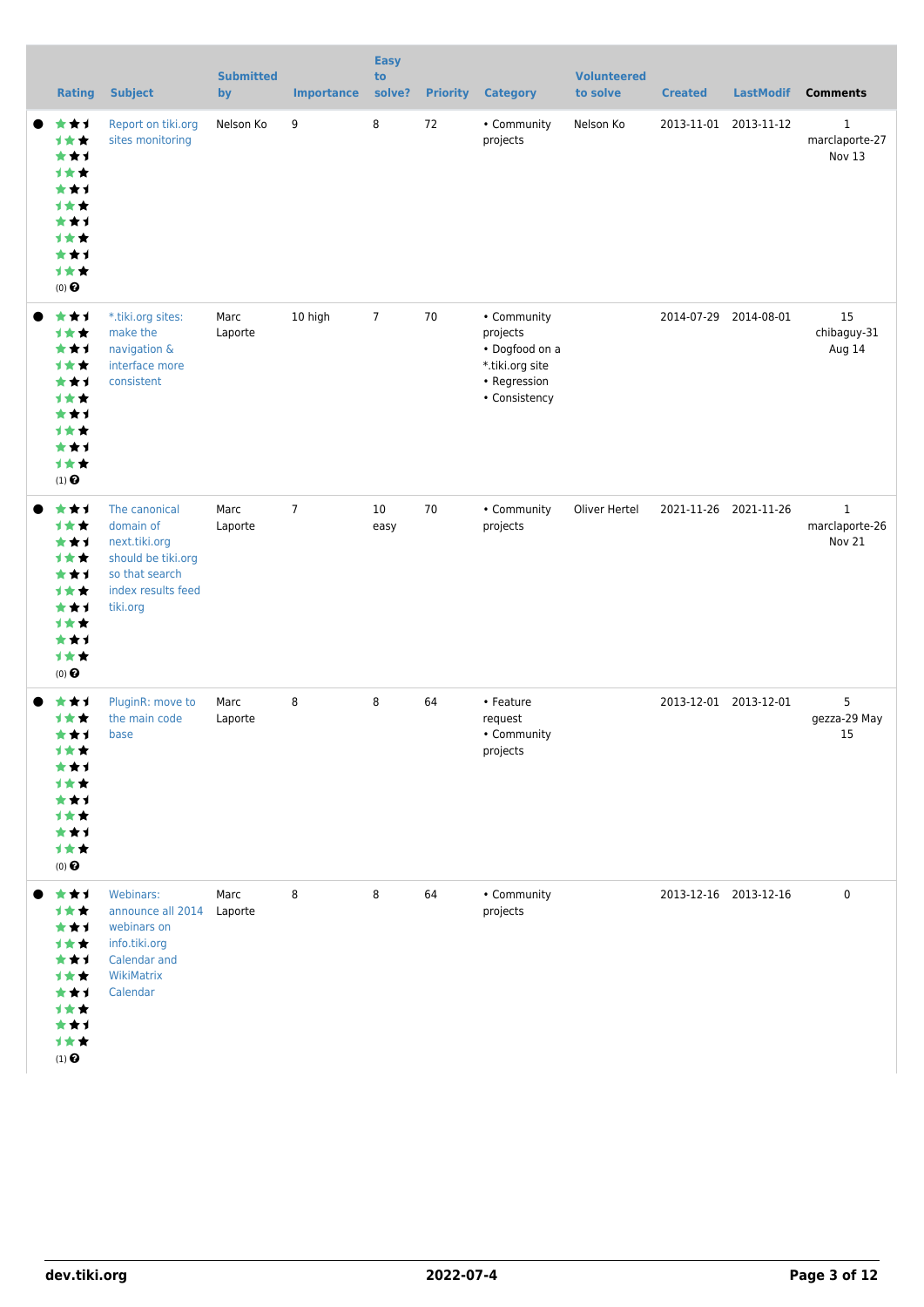| <b>Rating</b>                                                                                                      | <b>Subject</b>                                                                                                                                   | <b>Submitted</b><br>by | <b>Importance</b> | <b>Easy</b><br>to<br>solve? | <b>Priority</b> | <b>Category</b>                                                                                                                              | <b>Volunteered</b><br>to solve | <b>Created</b> | <b>LastModif</b>      | <b>Comments</b>                      |
|--------------------------------------------------------------------------------------------------------------------|--------------------------------------------------------------------------------------------------------------------------------------------------|------------------------|-------------------|-----------------------------|-----------------|----------------------------------------------------------------------------------------------------------------------------------------------|--------------------------------|----------------|-----------------------|--------------------------------------|
| ***<br><b>1**</b><br>***<br><b>1**</b><br>***<br><b>1**</b><br>***<br><b>1**</b><br>***<br>1★★<br>$(0)$ $\bigodot$ | t.o $(13.x)$<br>months links<br>module error:<br>invalid variable<br>value:<br>$$$ <sub>_GET</sub> ["blogId"] =<br>2,29,26                       | Xavier de<br>Pedro     | 8                 | 8                           | 64              | • Community<br>projects<br>• Dogfood on a<br>*.tiki.org site<br>• Regression                                                                 |                                |                | 2015-01-15 2017-01-09 | 0                                    |
| ***<br>1★★<br>***<br><b>1**</b><br>***<br><b>1**</b><br>***<br><b>1**</b><br>***<br>1★★<br>$(0)$ $\odot$           | Allow searching<br>by categories and<br><b>TAGS through the</b><br><b>Profiles Control</b><br>Panel in Tiki                                      | Xavier de<br>Pedro     | 8                 | 8                           | 64              | • Usability<br>• Feature<br>request<br>• Support<br>request<br>• Community<br>projects<br>• Dogfood on a<br>*.tiki.org site<br>• Consistency |                                |                | 2017-08-19 2017-08-19 | $\mathbf 0$                          |
| ***<br>1★★<br>***<br>1★★<br>***<br>1★★<br>***<br>1★★<br>***<br>1★★<br>$(1)$ <sup><math>\odot</math></sup>          | Add a grid /<br>masonry display<br>for the profiles in<br>the Profiles<br><b>Wizard with filters</b>                                             | Xavier de<br>Pedro     | 8                 | 8                           | 64              | • Usability<br>• Feature<br>request<br>• Community<br>projects<br>• Dogfood on a<br>*.tiki.org site                                          |                                |                | 2017-08-19 2017-08-19 | $\mathbf{1}$<br>Torsten-19 Aug<br>17 |
| ***<br><b>1**</b><br>***<br>1★★<br>***<br>1★★<br>***<br>1★★<br>***<br>1★★<br>$(2)$ $\odot$                         | Show.t.o requires<br>php $7.1+$ (was:<br><b>Tracker Field</b><br>Location no<br>longer fetching<br>coordinates from<br>tracker field<br>address) | Xavier de<br>Pedro     | 8                 | 8                           | 64              | $\cdot$ Error<br>• Community<br>projects<br>• Dogfood on a<br>*.tiki.org site<br>• Regression                                                |                                |                | 2018-11-09 2018-11-22 | 3<br>xavi-12 Nov 18                  |
| ***<br>1★★<br>***<br><b>1**</b><br>***<br><b>1**</b><br>***<br><b>1**</b><br>***<br>1★★<br>$(0)$ $\bigodot$        | <b>CASL Spam</b><br>Compliance                                                                                                                   | drsassafras 9          |                   | $\overline{7}$              | 63              | • Community<br>projects<br>• Dogfood on a<br>*.tiki.org site<br>• Legislative<br>Compliance                                                  |                                |                | 2018-11-11 2018-11-11 | 0                                    |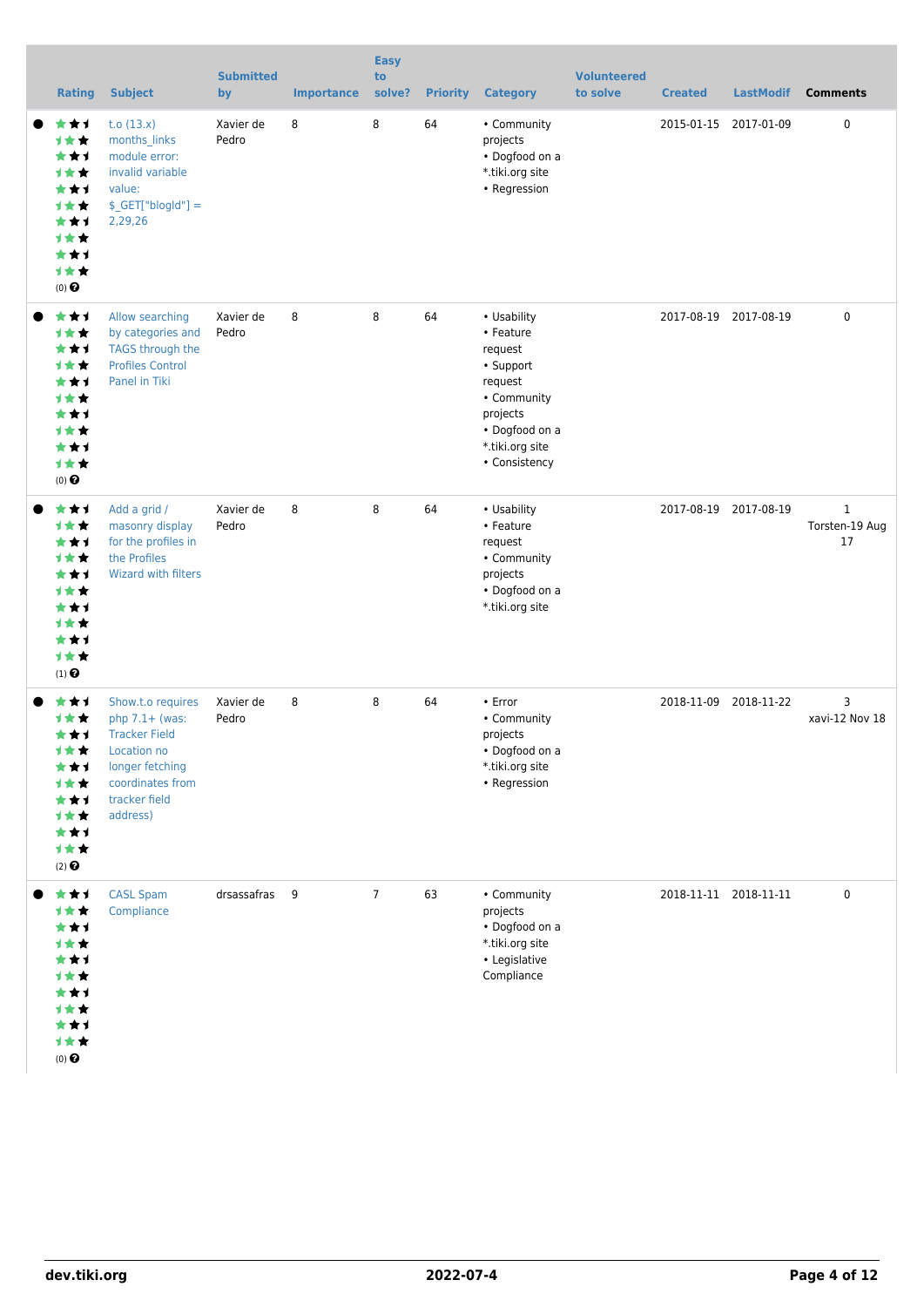| <b>Rating</b>                                                                                    | <b>Subject</b>                   | <b>Submitted</b><br>by | <b>Importance</b> | <b>Easy</b><br>to<br>solve? | <b>Priority</b> | <b>Category</b>                                                                                                                                                                 | <b>Volunteered</b><br>to solve | <b>Created</b> | <b>LastModif</b> | <b>Comments</b>                |
|--------------------------------------------------------------------------------------------------|----------------------------------|------------------------|-------------------|-----------------------------|-----------------|---------------------------------------------------------------------------------------------------------------------------------------------------------------------------------|--------------------------------|----------------|------------------|--------------------------------|
| ┢╈┪<br>$\bullet$<br>计女女<br>***<br>计女女<br>***<br>计女女<br>***<br>计女女<br>***<br>计女女<br>$(0)$ $\odot$ | forums in t.o<br>unusable: help! | Xavier de<br>Pedro     | 10 high           | 6                           | 60              | • Support<br>request<br>• Community<br>projects<br>• Dogfood on a<br>*.tiki.org site<br>• Regression<br>• Conflict of<br>two features<br>(each works)<br>well<br>independently) |                                | 2017-01-09     | 2018-08-02       | 4<br>montefuscolo-05<br>Nov 20 |

#### « 1 (current)

- [2](https://dev.tiki.org/tiki-print.php?page=Community+Projects&tr_offset1=20)
- [3](https://dev.tiki.org/tiki-print.php?page=Community+Projects&tr_offset1=40)
- [4](https://dev.tiki.org/tiki-print.php?page=Community+Projects&tr_offset1=60)
- [5](https://dev.tiki.org/tiki-print.php?page=Community+Projects&tr_offset1=80)
- 
- [6](https://dev.tiki.org/tiki-print.php?page=Community+Projects&tr_offset1=100)
- [7](https://dev.tiki.org/tiki-print.php?page=Community+Projects&tr_offset1=120)
- [»](https://dev.tiki.org/tiki-print.php?page=Community+Projects&tr_offset1=20)

# Pending

|           | <b>Rating</b>                                                                              | <b>Subject</b>                                                                                            | <b>Submitted</b><br>by | <b>Importance</b> | <b>Easy</b><br>to<br>solve? |    | <b>Priority Category</b>                                                 | <b>Volunteered</b><br>to solve | <b>Created</b> | LastModif Comments    |                                          |
|-----------|--------------------------------------------------------------------------------------------|-----------------------------------------------------------------------------------------------------------|------------------------|-------------------|-----------------------------|----|--------------------------------------------------------------------------|--------------------------------|----------------|-----------------------|------------------------------------------|
| $\bullet$ | ***<br>1★★<br>***<br>***<br>***<br>***<br>***<br>***<br>***<br>1★★<br>$(0)$ $\odot$        | A backup script that can be put on a<br>cron job to save to a distant backup<br>server                    | Marc<br>Laporte        | 10 high           | 9                           | 90 | • Feature<br>request<br>$\bullet$<br>Community<br>projects               | nkoth                          | 2013-08-19     | 2013-11-13            | $\mathbf{1}$<br>marclaporte-18<br>Sep 13 |
| $\bullet$ | ***<br>计女女<br>***<br>计女女<br>***<br>1★★<br>***<br>1★★<br>***<br>→★★<br>$(0)$ $\odot$        | Update<br>http://tiki.org/Official+Directors+Filing<br>with latest information on<br>incorporation filing | Marc<br>Laporte        | 8                 | 9                           | 72 | $\bullet$<br>Community<br>projects                                       | Nelson Ko                      |                | 2013-09-08 2013-10-28 | $\mathbf 0$                              |
| $\bullet$ | ***<br>***<br>***<br>1★★<br>***<br>1★★<br>***<br>1★★<br>***<br><b>1**</b><br>$(0)$ $\odot$ | Applying Personal Blog and Profile<br>fails                                                               | Saša<br>Janiška        | 8                 | 6                           | 48 | • Error<br>$\bullet$<br>Community<br>projects<br>$\bullet$<br>Regression |                                |                | 2018-08-07 2018-08-10 | 11<br>Chealer9-17<br>Aug 18              |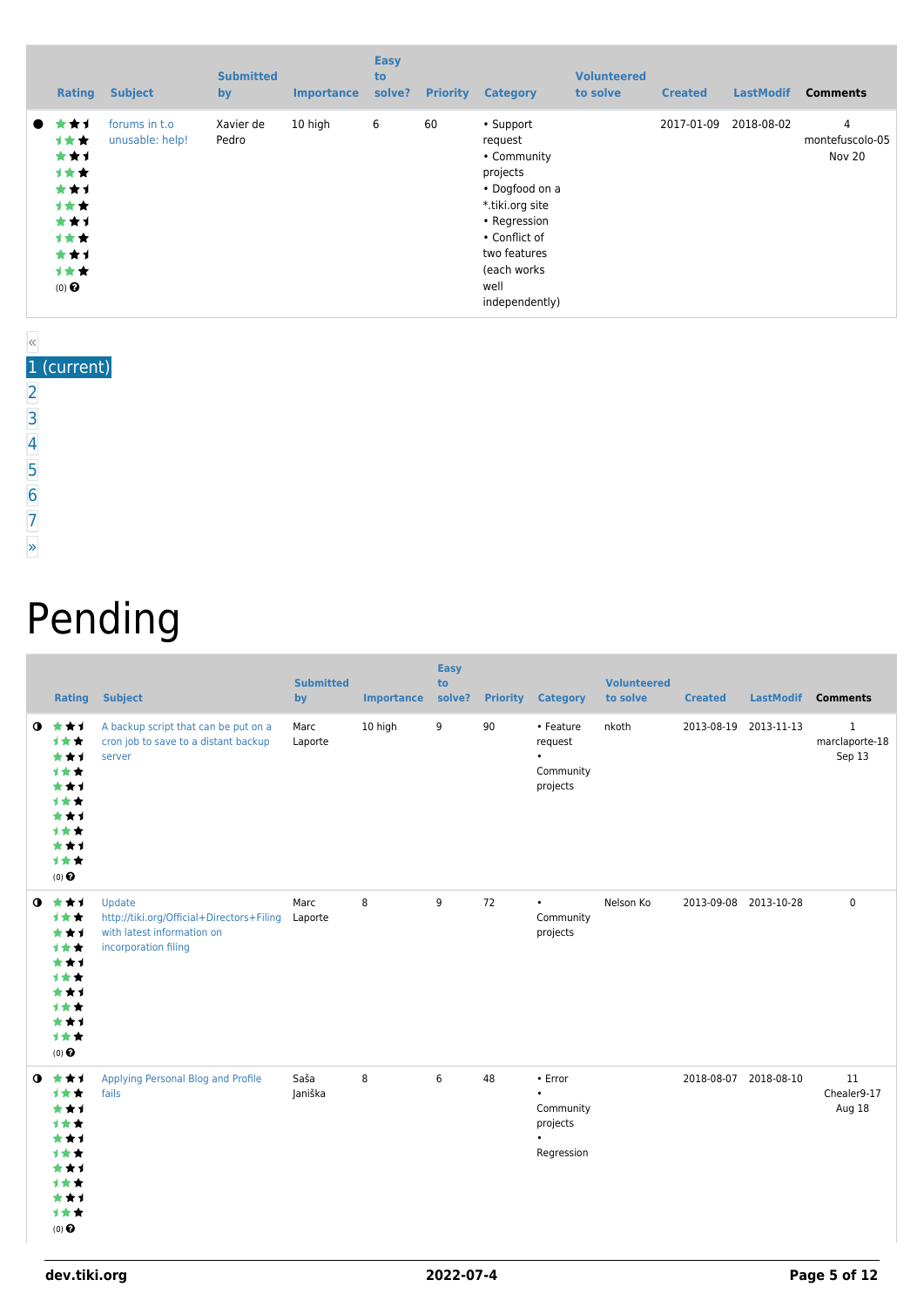|           | <b>Rating</b>                                                                                          | <b>Subject</b>                                                                                                  | <b>Submitted</b><br>by | <b>Importance</b> | <b>Easy</b><br>to<br>solve? |    | <b>Priority Category</b>                                                                                                                                     | <b>Volunteered</b><br>to solve | <b>Created</b> | <b>LastModif</b>      | <b>Comments</b>                            |
|-----------|--------------------------------------------------------------------------------------------------------|-----------------------------------------------------------------------------------------------------------------|------------------------|-------------------|-----------------------------|----|--------------------------------------------------------------------------------------------------------------------------------------------------------------|--------------------------------|----------------|-----------------------|--------------------------------------------|
| $\bullet$ | ***<br>计女女<br>***<br><b>1**</b><br>***<br>1★★<br>***<br>计女女<br>***<br>计女女<br>$(0)$ $\odot$             | Missing & used plugins reporting +<br>Plugin security and approval: need a<br>listing + notification email      | Marc<br>Laporte        | 9 high            |                             | 45 | • Feature<br>request<br>$\bullet$<br>Community<br>projects<br>• Dogfood<br>on a<br>*.tiki.org<br>site<br>$\bullet$<br>Regression<br>$\bullet$<br>Consistency |                                |                | 2008-10-29 2009-05-04 | 0                                          |
| $\bullet$ | ***<br>1★★<br>***<br><b>1**</b><br>***<br><b>1**</b><br>***<br>计女女<br>***<br>计女女<br>$(0)$ $\odot$      | 15.x+: Expose back preference filters<br>on Admin UI for new tiki admins                                        | Xavier de<br>Pedro     | $\overline{7}$    | 6                           | 42 | • Usability<br>$\bullet$<br>Community<br>projects<br>• Dogfood<br>on a<br>*.tiki.org<br>site<br>$\bullet$<br>Regression                                      | Jonny Bradley                  |                | 2016-08-03 2016-09-29 | $\overline{2}$<br>marclaporte-31<br>May 18 |
| $\bullet$ | ***<br>计女女<br>***<br>计女女<br>***<br><b>1**</b><br>***<br>1★★<br>***<br>计女女<br>$(0)$ $\odot$             | Some stats for CVS and SVN activity :: Marc<br>looking for a volunteer to host stats<br>server and maintain app | Laporte                | 8                 |                             | 40 | $\bullet$<br>Community<br>projects<br>• Dogfood<br>on a<br>*.tiki.org<br>site                                                                                | Lorinc                         |                | 2008-04-12 2008-05-19 | $\mathbf 0$                                |
| $\bullet$ | ***<br><b>1**</b><br>***<br><b>1**</b><br>***<br>计女女<br>***<br>1★★<br>***<br>计女女<br>$(0)$ $\odot$      | Optional reporting of anonymized<br>usage stats (which features are used,<br>how many accounts, etc)            | Marc<br>Laporte        | 8                 |                             | 40 | • Feature<br>request<br>$\bullet$<br>Community<br>projects                                                                                                   | Marc Laporte                   |                | 2008-11-01 2008-11-08 | $\mathbf 0$                                |
| $\bullet$ | ***<br><b>1**</b><br>***<br>计女女<br>***<br>计女女<br>***<br>计女女<br>***<br>计女女<br>$(0)$ $\odot$             | plugin list filter by category doesn't<br>work on dev.t.o                                                       | Xavier de<br>Pedro     | 8                 | 5                           | 40 | • Error<br>$\bullet$<br>Community<br>projects<br>• Dogfood<br>on a<br>*.tiki.org<br>site<br>$\bullet$<br>Regression                                          |                                |                | 2019-07-09 2019-08-17 | $\mathbf 0$                                |
|           | $0$ $*$ $*$ $*$<br>计女女<br>***<br>计女女<br>***<br>计女女<br>***<br><b>1**</b><br>***<br>1★★<br>$(1)$ $\odot$ | Tracker - field type items list                                                                                 | Torsten<br>Fabricius   | 10 high           | 3                           | 30 | • Support<br>request<br>$\bullet$<br>Community<br>projects                                                                                                   | WolfgangA                      |                | 2015-04-05 2018-12-28 | 3<br>Jyhem-03 Jan<br>19                    |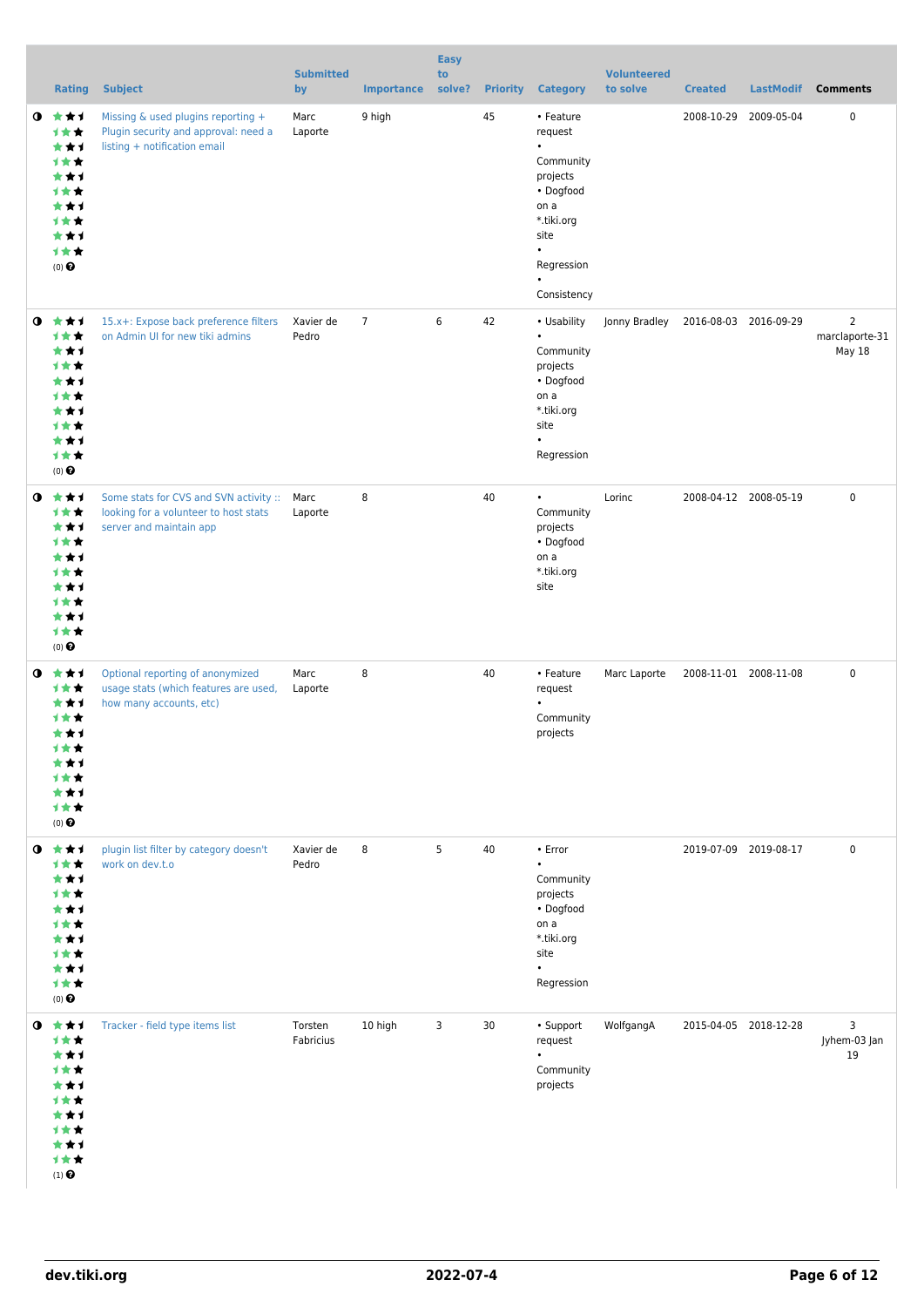|           | Rating                                                                                                    | <b>Subject</b>                                                                                      | <b>Submitted</b><br>by         | <b>Importance</b> | <b>Easy</b><br>to<br>solve? | <b>Priority</b> | <b>Category</b>                                                                                                      | <b>Volunteered</b><br>to solve | <b>Created</b>        | <b>LastModif</b>      | <b>Comments</b>                             |
|-----------|-----------------------------------------------------------------------------------------------------------|-----------------------------------------------------------------------------------------------------|--------------------------------|-------------------|-----------------------------|-----------------|----------------------------------------------------------------------------------------------------------------------|--------------------------------|-----------------------|-----------------------|---------------------------------------------|
| $\bullet$ | 食食す<br>计女女<br>***<br>计女女<br>***<br>计女女<br>***<br>计女女<br>***<br>计女女<br>$(1)$ <sup><math>\odot</math></sup> | doc.t.o 19.x: I can't upload images to<br>wiki pages (CSRF) with elFinder                           | Xavier de<br>Pedro             | 6                 | 5                           | 30              | • Error<br>$\bullet$<br>Community<br>projects<br>• Dogfood<br>on a<br>*.tiki.org<br>site<br>$\bullet$<br>Regression  |                                | 2018-11-18 2019-01-21 |                       | 6<br>lindon-17 Nov<br>19                    |
|           | $0 \star \star \star$<br>1★★<br>***<br>计女女<br>***<br>计女女<br>***<br>计女女<br>***<br>计女女<br>$(0)$ $\odot$     | Adding "x-cms-engine: tikiwiki" in<br><b>HTTP</b> headers                                           | Marc<br>Laporte                | 5                 |                             | 25              | • Feature<br>request<br>$\bullet$<br>Community<br>projects                                                           |                                |                       | 2008-02-08 2008-02-08 | $\mathbf{1}$<br>gmartin-12 Feb<br>08        |
| $\bullet$ | 大大才<br>计女女<br>***<br>计女女<br>***<br>计女女<br>***<br>计女女<br>***<br>计女女<br>$(0)$ <sup>O</sup>                  | How to force the login process                                                                      | llamonica                      | 5                 |                             | 25              | • Feature<br>request<br>• Support<br>request<br>$\bullet$<br>Community<br>projects                                   | Beestje                        |                       | 2009-02-17 2009-05-14 | $\mathbf 0$                                 |
| $\bullet$ | ***<br>计女女<br>***<br><b>1**</b><br>***<br>1 * *<br>***<br>计女女<br>***<br>计女女<br>$(0)$ <sup>O</sup>         | Make sure Tiki is offered by all server<br>control panels                                           | Marc<br>Laporte                | 5                 |                             | 25              | $\bullet$<br>Community<br>projects                                                                                   | Marc Laporte                   | 2006-01-17 2021-10-05 |                       | $\mathbf 0$                                 |
| $\bullet$ | ***<br>计女女<br>***<br>计女女<br>***<br>计女女<br>***<br>计女女<br>***<br>计女女<br>$(0)$ $\odot$                       | Tracker events en dev.t.o tiki-<br>batch todo.php unexpected ? in<br>initlib.php                    | Xavi (as<br>xavidp -<br>admin) | 5                 | 5                           | 25              | • Error<br>$\bullet$<br>Community<br>projects<br>• Dogfood<br>on a<br>*.tiki.org<br>site<br>$\bullet$<br>Regression  |                                |                       | 2020-10-18 2020-10-28 | $\overline{2}$<br>jonnybradley-28<br>Oct 20 |
| $\bullet$ | ***<br>***<br>***<br>计女女<br>***<br>1 * *<br>***<br>1 * *<br>***<br>计女女<br>$(0)$ <sup>O</sup>              | allow seing username in user tracker<br>at registration time, step 2 (filling<br>user tracker item) | Xavier de<br>Pedro             | $\overline{4}$    |                             | 20              | • Usability<br>• Feature<br>request<br>$\bullet$<br>Community<br>projects<br>• Dogfood<br>on a<br>*.tiki.org<br>site |                                |                       | 2008-07-10 2008-07-10 | 0                                           |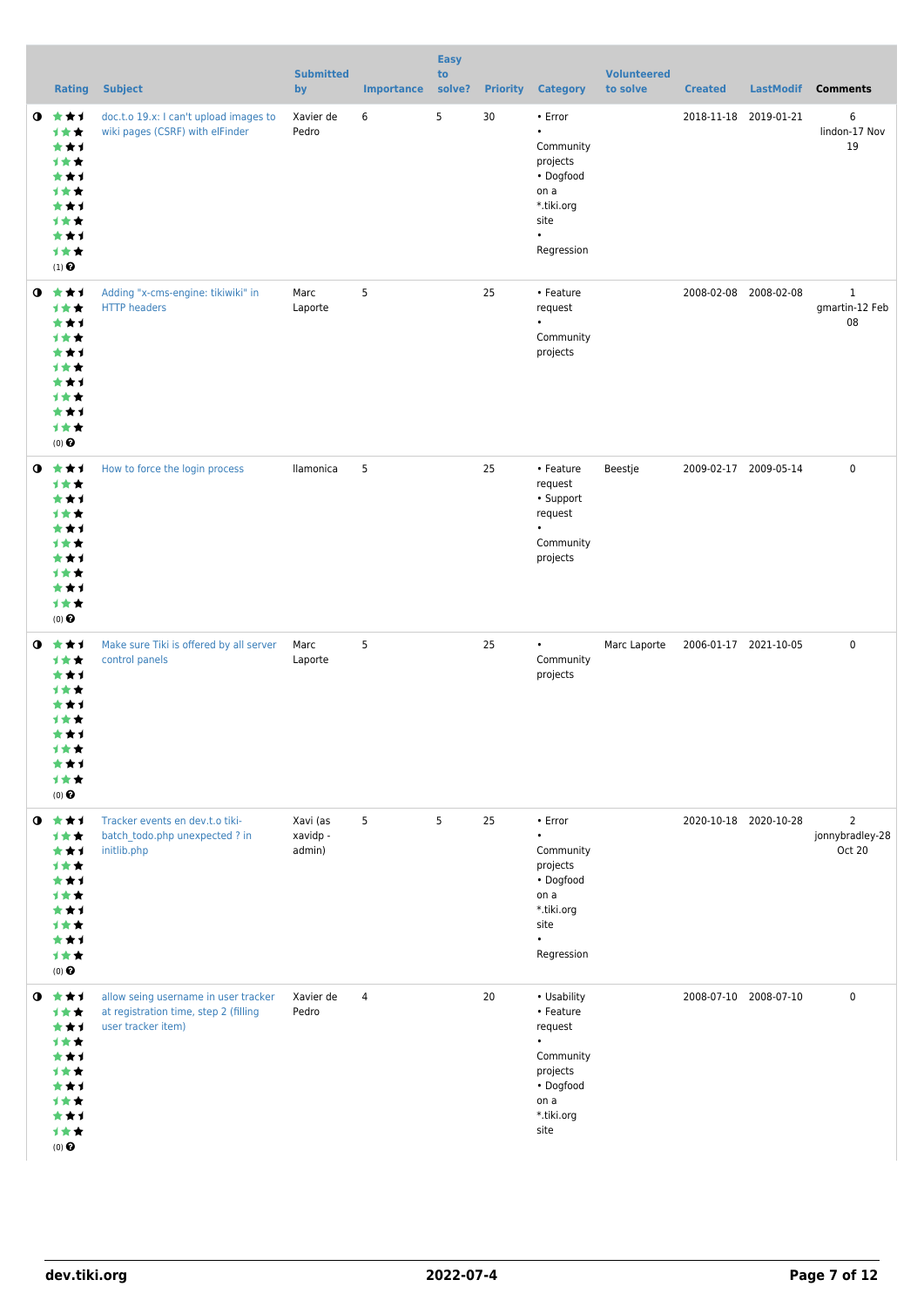|           |                                                                                                       | <b>Rating Subject</b>                                                                            | <b>Submitted</b><br>by         | <b>Importance</b> | <b>Easy</b><br>to<br>solve? |    | <b>Priority Category</b>                                                                              | <b>Volunteered</b><br>to solve | <b>Created</b> |                       | LastModif Comments              |
|-----------|-------------------------------------------------------------------------------------------------------|--------------------------------------------------------------------------------------------------|--------------------------------|-------------------|-----------------------------|----|-------------------------------------------------------------------------------------------------------|--------------------------------|----------------|-----------------------|---------------------------------|
| $\bullet$ | ***<br>1★★<br>***<br>***<br>***<br>1★★<br>***<br>1★★<br>***<br>1★★<br>$(0)$ $\Theta$                  | articles needs aids to fight spam (e.g.<br>admins see tiki-list submissions.php<br>at info.tw.o) | Xavier de<br>Pedro             | $\overline{4}$    |                             | 20 | • Feature<br>request<br>$\bullet$<br>Community<br>projects<br>• Dogfood<br>on a<br>*.tiki.org<br>site |                                |                | 2008-08-14 2008-08-14 | $\pmb{0}$                       |
|           | $0$ $\star\star\star$<br>1★★<br>***<br>1★★<br>***<br>1★★<br>***<br>1★★<br>***<br>1★★<br>$(0)$ $\odot$ | TikiBountySystem                                                                                 | Xavi (as<br>xavidp -<br>admin) | $\overline{4}$    |                             | 20 | • Feature<br>request<br>Community<br>projects                                                         |                                |                | 2005-07-01 2021-09-30 | $\mathbf{1}$<br>Bsfez-30 Sep 21 |
|           | $0 \star \star \star$<br>1★★<br>***<br>1★★<br>***<br>1★★<br>***<br>***<br>***<br>1★★<br>$(0)$ $\odot$ | Dogfood: aggregate all the RSS feeds<br>from all *.tikiwiki.org sites                            | Marc<br>Laporte                | 3                 |                             | 15 | $\bullet$<br>Community<br>projects<br>• Dogfood<br>on a<br>*.tiki.org<br>site                         |                                |                | 2007-06-12 2007-06-12 | $\mathbf 0$                     |

## Closed

|    | <b>Rating</b>                                                                       | <b>Subject</b>                                                                                                                                                              | <b>Submitted</b><br>by               | <b>Importance</b> | <b>Easy</b><br>to<br>solve? | <b>Priority</b> | <b>Category</b>                                                                                                                                       | <b>Volunteered</b><br>to solve | <b>Created</b> | <b>LastModif</b> | <b>Comments</b>                  |
|----|-------------------------------------------------------------------------------------|-----------------------------------------------------------------------------------------------------------------------------------------------------------------------------|--------------------------------------|-------------------|-----------------------------|-----------------|-------------------------------------------------------------------------------------------------------------------------------------------------------|--------------------------------|----------------|------------------|----------------------------------|
| o. | ***<br>计女女<br>***<br>***<br>***<br>***<br>***<br>***<br>***<br>计女女<br>$(0)$ $\odot$ | BrowserTitle is empty after<br>upgrading Tiki                                                                                                                               | Bernard<br>Sfez / Tiki<br>Specialist | 10 high           | 10<br>easy                  | 99              | • Community<br>projects<br>• Regression<br>• Less than<br>30-minutes fix<br>• Release<br>Blocker                                                      |                                | 2017-01-30     | 2017-01-30       | 0                                |
| O  | ***<br>***<br>***<br>***<br>***<br>计女女<br>***<br>***<br>***<br>计女女<br>$(1)$ $\odot$ | dev.t.o 13.x: add some scrollbar<br>at the top of wide tables in<br>Bootstrapped themes, since they<br>look as with less content for new<br>users or unexperienced visitors | Xavier de<br>Pedro                   | 10 high           | 9                           | 90              | • Usability<br>• Community<br>projects<br>• Dogfood on<br>a *.tiki.org site<br>• Conflict of<br>two features<br>(each works<br>well<br>independently) |                                | 2014-09-21     | 2019-07-21       | $\overline{7}$<br>xavi-21 Jul 19 |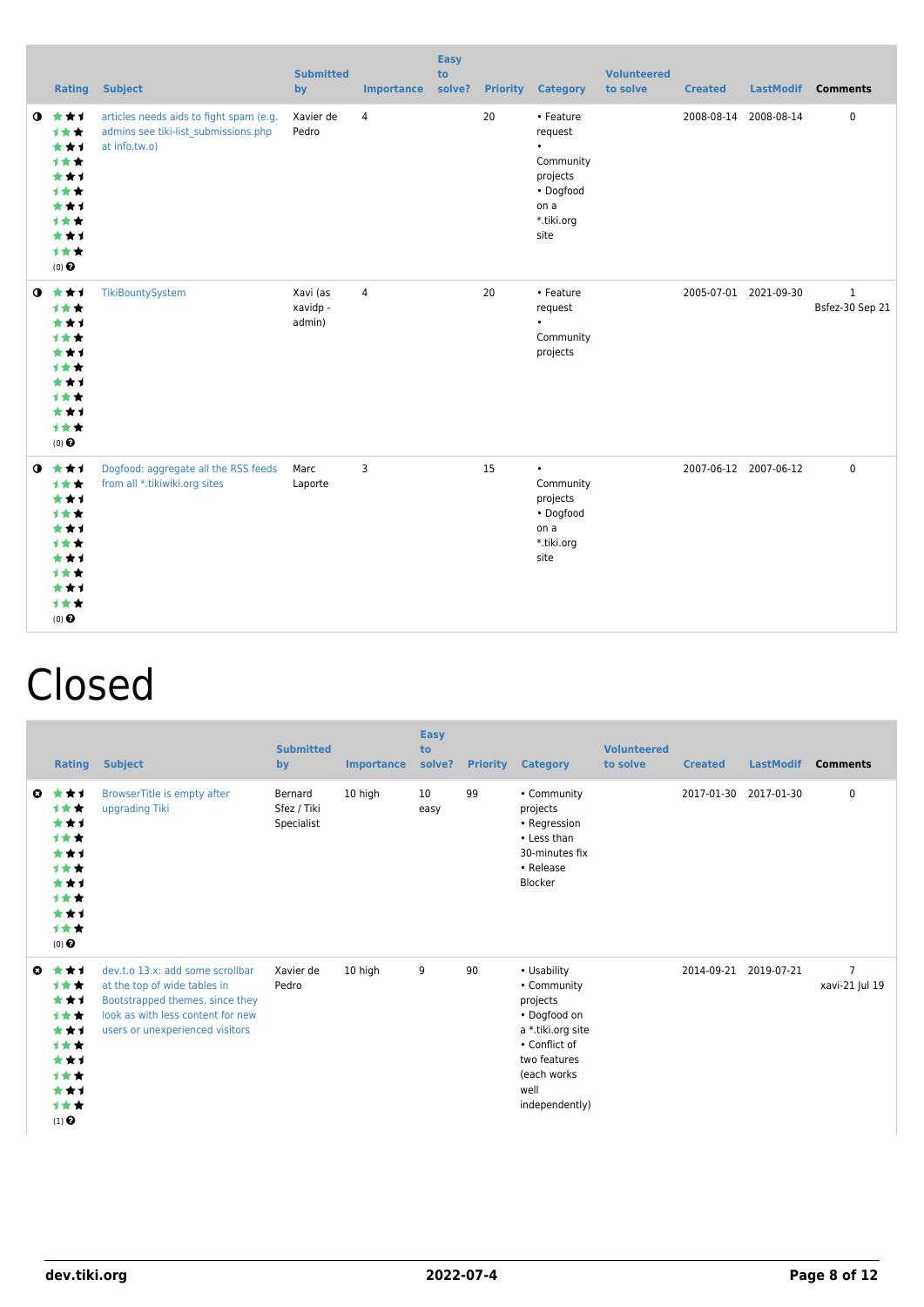|                       | <b>Rating</b>                                                                                       | <b>Subject</b>                                                                                      | <b>Submitted</b><br>by               | <b>Importance</b> | <b>Easy</b><br>to<br>solve? |    | <b>Priority Category</b>                                                                                      | <b>Volunteered</b><br>to solve      | <b>Created</b> | <b>LastModif</b>      | <b>Comments</b>                           |
|-----------------------|-----------------------------------------------------------------------------------------------------|-----------------------------------------------------------------------------------------------------|--------------------------------------|-------------------|-----------------------------|----|---------------------------------------------------------------------------------------------------------------|-------------------------------------|----------------|-----------------------|-------------------------------------------|
| ◒                     | ***<br>计女女<br>***<br>计女女<br>***<br>计女女<br>***<br>1★★<br>***<br>计女女<br>$(0)$ $\Theta$                | Tiki community server backups<br>not working                                                        | Jonny<br><b>Bradley</b>              | 9                 | $\mathbf{1}$<br>difficult   | 9  | • Community<br>projects                                                                                       | amette                              |                | 2017-03-21 2017-06-18 | 3<br>amette-21 Mar<br>17                  |
| ◒                     | ***<br>计女女<br>***<br>计女女<br>***<br>计女女<br>***<br>1★★<br>***<br>计女女<br>(0)                           | Dogfood Forum and List<br>Synchronization between tw.o<br>forums and SourceForge Mailing<br>Lists   | Marc<br>Laporte                      | 9 high            | 9                           | 81 | • Community<br>projects<br>• Dogfood on<br>a *.tiki.org site                                                  |                                     |                | 2009-02-03 2013-03-04 | $\overline{2}$<br>xavi-04 Feb 09          |
| ◒                     | ***<br>***<br>***<br>计女女<br>***<br><b>1★★</b><br>***<br>1★★<br>***<br>计女女<br>$(0)$ $\odot$          | Change the release script to stop<br>linking to ReleaseNotesXYZ (Use<br>doc.tiki.org/TikiX instead) | Marc<br>Laporte                      | 9                 | 9                           | 81 | • Usability<br>• Community<br>projects                                                                        | nkoth                               |                | 2013-11-03 2013-11-16 | $\pmb{0}$                                 |
| ◶                     | ***<br>计女女<br>***<br>计女女<br>***<br>计女女<br>***<br>计女女<br>★★1<br>1★★<br>$(0)$ $\odot$                 | can't upload an image to a file<br>gallery in doc.t.o with elfinder<br>(default UI) since 16.x      | Xavier de<br>Pedro                   | 9                 | 9                           | 81 | • Community<br>projects<br>• Dogfood on<br>a *.tiki.org site<br>• Regression<br>• Release<br>Blocker          | Jonny Bradley                       |                | 2016-11-18 2017-01-12 | $\mathbf{1}$<br>jonnybradley-12<br>Jan 17 |
| $\boldsymbol{\omega}$ | ***<br>计女女<br>***<br>计女女<br>***<br>计女女<br>***<br>计女女<br>***<br>计女女<br>(0)                           | Tracker item status filter not<br>working on dev.tiki.org (wishlist)                                | Bernard<br>Sfez / Tiki<br>Specialist | 8                 | 10<br>easy                  | 80 | • Community<br>projects<br>• Dogfood on<br>a *.tiki.org site<br>• Regression<br>• Less than<br>30-minutes fix |                                     |                | 2016-04-12 2017-01-11 | $\mathbf{1}$<br>jonnybradley-12<br>Apr 16 |
|                       | ◎ ★★1<br>计女女<br>***<br>计女女<br>***<br><b>1★★</b><br>***<br><b>1★★</b><br>***<br>计女女<br>$(0)$ $\odot$ | Installer language selection is<br>wrongly changed by Tlki                                          | Bernard<br>Sfez / Tiki<br>Specialist | 10 high           | 8                           | 80 | • Community<br>projects<br>• Consistency<br>• Less than<br>30-minutes fix<br>• Release<br>Blocker             | Jonny Bradley 2017-01-11 2017-01-12 |                |                       | $\mathbf{1}$<br>Bsfez-12 Jan 17           |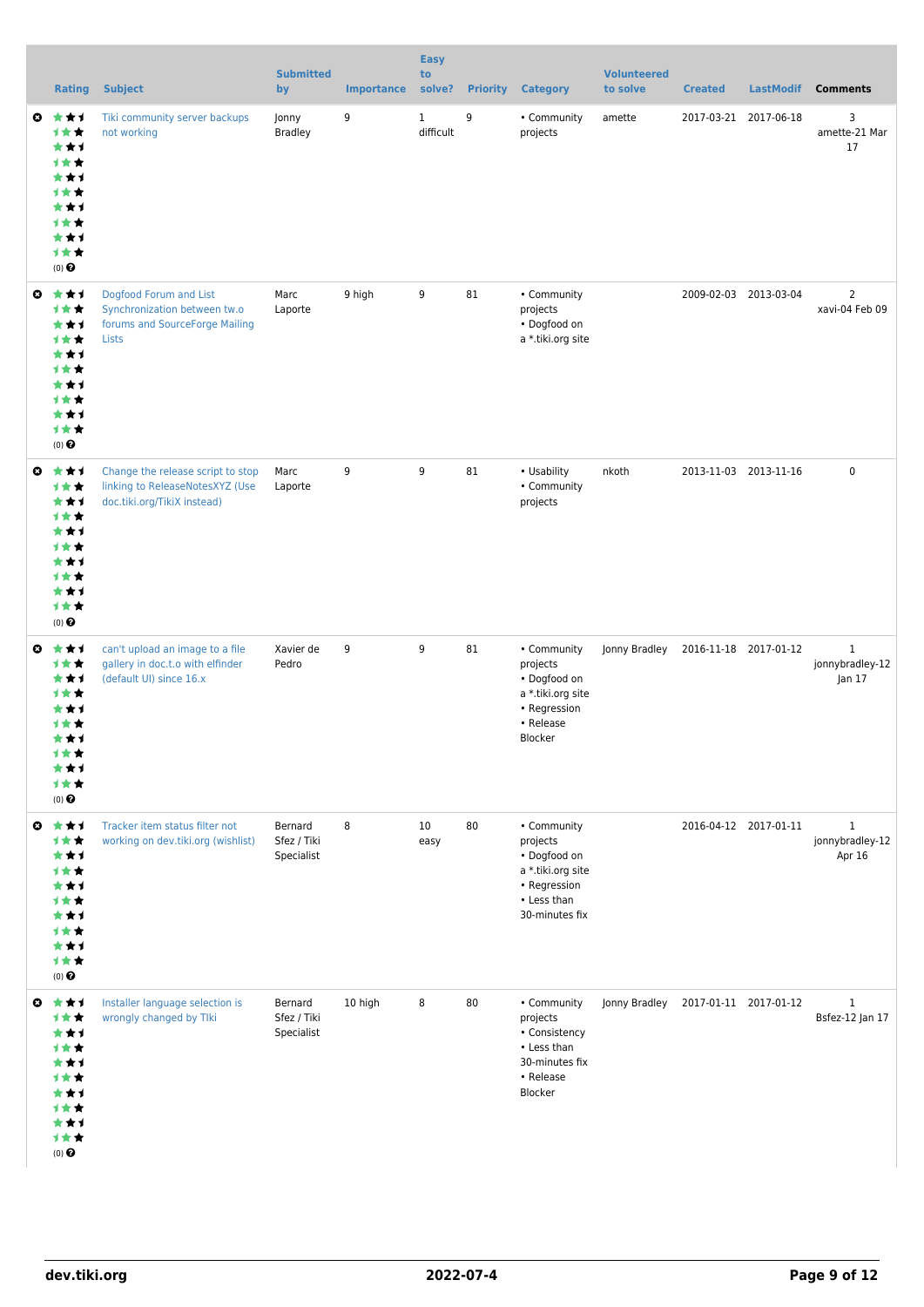|                       | <b>Rating</b>                                                                                     | <b>Subject</b>                                                                                   | <b>Submitted</b><br>by               | <b>Importance</b> | <b>Easy</b><br>to<br>solve? | <b>Priority</b> | <b>Category</b>                                                                               | <b>Volunteered</b><br>to solve | <b>Created</b>        | <b>LastModif</b>      | <b>Comments</b>                      |
|-----------------------|---------------------------------------------------------------------------------------------------|--------------------------------------------------------------------------------------------------|--------------------------------------|-------------------|-----------------------------|-----------------|-----------------------------------------------------------------------------------------------|--------------------------------|-----------------------|-----------------------|--------------------------------------|
| o.                    | ***<br>计女女<br>***<br>计女女<br>***<br>1★★<br>***<br>计女女<br>***<br>计女女<br>(0)                         | Username minimum character<br>error is displayed even if no error                                | Bernard<br>Sfez / Tiki<br>Specialist | 10 high           | 8                           | 80              | • Error<br>• Community<br>projects<br>• Dogfood on<br>a *.tiki.org site                       | Jonny Bradley                  | 2017-03-30            | 2017-05-18            | $\mathbf{1}$<br>Bsfez-11 May<br>17   |
| $\boldsymbol{\omega}$ | ***<br>***<br>***<br>计女女<br>***<br>计女女<br>***<br>计女女<br>***<br>计女女<br>(0)                         | Login is required to reach forums<br>on tiki.org: Tikiwiki-devel<br>(mailman list mirror)        | Marc<br>Laporte                      | 8                 | 10<br>easy                  | 80              | • Community<br>projects                                                                       |                                |                       | 2019-03-30 2020-12-16 | $\mathbf{1}$<br>luci-31 Mar 19       |
| $\boldsymbol{\omega}$ | ***<br>计女女<br>***<br>计女女<br>***<br><b>1★★</b><br>***<br><b>1★★</b><br>***<br>计女女<br>(0)           | Tool 'Choose or upload images' in<br>dev.t.o/make+a+wish reloads the<br>page loosing all content | Xavier de<br>Pedro                   | 9                 | 8                           | 72              | • Usability<br>• Community<br>projects<br>• Dogfood on<br>a *.tiki.org site<br>• Regression   | Jonny Bradley                  | 2016-07-04 2016-07-08 |                       | $\mathbf 0$                          |
| ◶                     | ***<br>计女女<br>***<br>计女女<br>***<br>计女女<br>***<br>计女女<br>***<br>计女女<br>$(0)$ $\pmb{\Theta}$        | wikiplugin inside tracker item are<br>integrated in the wiki autotoc                             | Bernard<br>Sfez / Tiki<br>Specialist | 10 high           | $\overline{7}$              | 70              | • Community<br>projects<br>• Dogfood on<br>a *.tiki.org site<br>• Regression                  |                                |                       | 2016-07-22 2017-01-30 | $\mathbf 0$                          |
| $\boldsymbol{\omega}$ | ***<br>计女女<br>***<br><b>1★★</b><br>***<br><b>1★★</b><br>***<br>计女女<br>***<br>计女女<br>$(0)$ $\odot$ | Google results for Tiki Wiki<br>Donation don't point where it<br>should                          | Bernard<br>Sfez / Tiki<br>Specialist | 10 high           | $\overline{7}$              | 70              | $\cdot$ Error<br>• Community<br>projects<br>• Dogfood on<br>a *.tiki.org site<br>• Regression |                                | 2021-02-19 2021-05-26 |                       | $\overline{2}$<br>Bsfez-26 May<br>21 |
|                       | ◎ ★★1<br>计女女<br>***<br>计女女<br>***<br>计女女<br>***<br>计女女<br>***<br>计女女<br>$(0)$ $\odot$             | Intertiki Fatal error: Unsupported<br>operand types in<br>include_intertiki.php on line 41       | Xavier de<br>Pedro                   | 8                 | 8                           | 64              | • Error<br>• Community<br>projects<br>• Dogfood on<br>a *.tiki.org site                       | Nelson Ko                      |                       | 2013-10-08 2013-11-21 | 3<br>koth-14 Nov 13                  |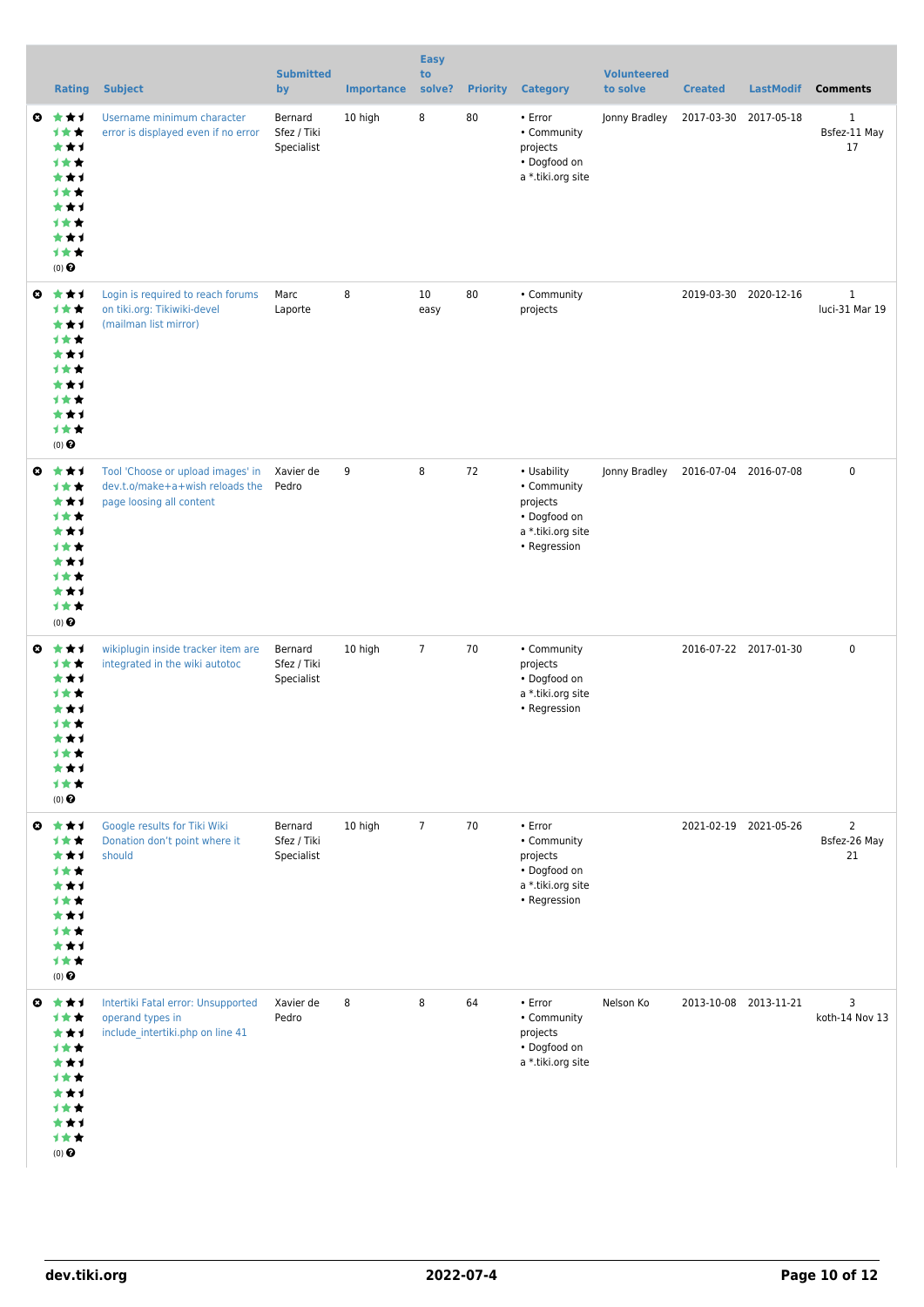|                       | <b>Rating</b>                                                                                             | <b>Subject</b>                                                                                                                      | <b>Submitted</b><br>by | <b>Importance</b> | <b>Easy</b><br>to<br>solve? | <b>Priority</b> | <b>Category</b>                                                                                        | <b>Volunteered</b><br>to solve | <b>Created</b>        | <b>LastModif</b> | <b>Comments</b>                |
|-----------------------|-----------------------------------------------------------------------------------------------------------|-------------------------------------------------------------------------------------------------------------------------------------|------------------------|-------------------|-----------------------------|-----------------|--------------------------------------------------------------------------------------------------------|--------------------------------|-----------------------|------------------|--------------------------------|
| ◒                     | ***<br>计女女<br>***<br>计女女<br>***<br>计女女<br>***<br>1★★<br>***<br>计女女<br>$(0)$ $\Theta$                      | 13.x: doc.t.o menu 43 (public info<br>for anons) doesn't show 'section<br>level 1' records, but only section<br>level 0 and options | Xavier de<br>Pedro     | 8                 | 8                           | 64              | • Community<br>projects<br>• Dogfood on<br>a *.tiki.org site<br>• Regression                           |                                | 2014-08-11 2014-08-14 |                  | 0                              |
| ◒                     | ***<br>***<br>***<br>计女女<br>***<br>计女女<br>***<br>1★★<br>***<br>计女女<br>(0)                                 | Mail Queue undefined method<br>Zend\Mail\Message::getRecipients<br>in 15.x (Zend2) compared to 12.x                                 | Xavier de<br>Pedro     | 8                 | 8                           | 64              | • Error<br>• Support<br>request<br>• Community<br>projects<br>• Regression                             | rjsmelo                        | 2016-03-24 2016-03-29 |                  | $\pmb{0}$                      |
| ◒                     | ***<br>1★★<br>***<br>计女女<br>***<br><b>1★★</b><br>***<br>1★★<br>***<br>计女女<br>$(0)$ $\Theta$               | Quick Admin module no longer<br>assigned by default (starting from<br><b>Tiki 19)</b>                                               | Xavier de<br>Pedro     | 8                 | 8                           | 64              | • Feature<br>request<br>• Community<br>projects<br>• Less than<br>30-minutes fix                       |                                | 2018-10-29 2019-01-24 |                  | $\mathbf{1}$<br>luci-29 Oct 18 |
| o.                    | ***<br>计女女<br>***<br><b>1★★</b><br>***<br>计女女<br>***<br>计女女<br>***<br>1★★<br>$(0)$ $\Theta$               | Paid support page: remove<br>contradiction                                                                                          | Marc<br>Laporte        | 8                 | 8                           | 64              | • Community<br>projects                                                                                |                                | 2021-11-25 2021-12-27 |                  | 13<br>Bsfez-28 Nov<br>21       |
| $\boldsymbol{\omega}$ | ***<br>***<br>***<br>计女女<br>***<br>计女女<br>***<br>计女女<br>***<br>计女女<br>$(1)$ <sup><math>\odot</math></sup> | dev.t.o: Can't upload images with<br>elFinder                                                                                       | Xavier de<br>Pedro     | 9                 | $\overline{7}$              | 63              | • Error<br>• Usability<br>• Community<br>projects<br>• Dogfood on<br>a *.tiki.org site<br>• Regression |                                | 2013-12-09 2014-02-07 |                  | $\pmb{0}$                      |
|                       | ◎ ★★1<br>计女女<br>***<br>计女女<br>***<br><b>1★★</b><br>***<br>计女女<br>***<br>计女女<br>$(1)$ $\odot$              | 12.x: Page Alias broken in<br>dev.t.o?                                                                                              | Xavier de<br>Pedro     | 9                 | $\overline{7}$              | 63              | • Community<br>projects<br>• Dogfood on<br>a *.tiki.org site<br>• Regression                           | Jonny Bradley                  | 2014-01-17 2015-11-14 |                  | 0                              |

«

1 (current)